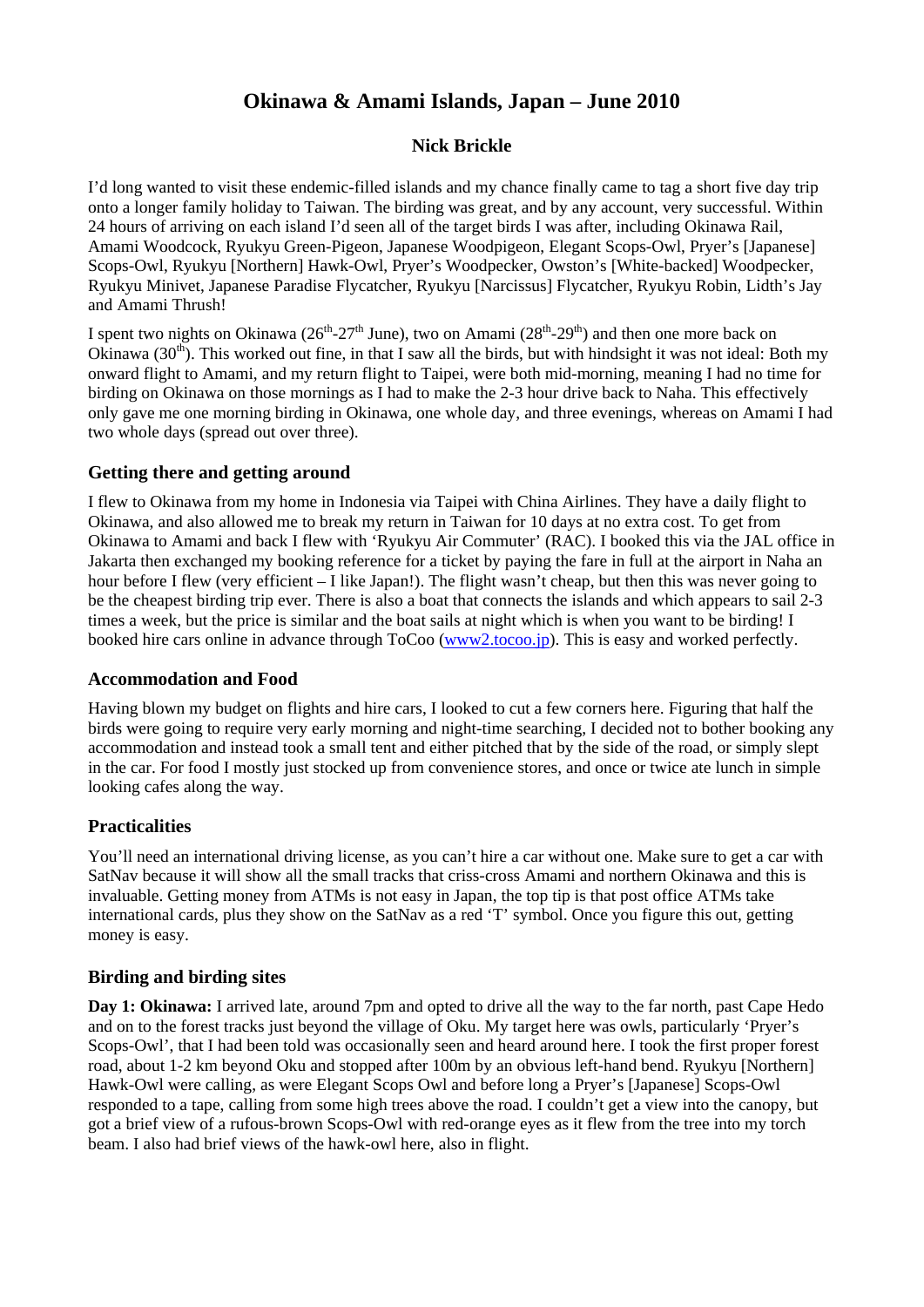After getting my fill of the owls, I moved on around the coast to Ada to set myself up for Okinawa Rail in the morning. I'd read and had information from friends that Okinawa Rail could occasionally be seen bathing along the river at Ada, and that they could be seen crossing a trail on the far bank of the river as they moved between the forest and the mangrove. I manoeuvred the car through a graveyard and positioned it so I had a good view along the track, and then fell asleep.

**Day 2: Okinawa:** I awoke before my alarm in horror to find that it was already well light by 5:30 am! Without a clue as to whether I'd missed any Okinawa Rail crossing the track I waited in the car about 20 minutes then took a slow walk along the track. The tide was up extremely high, well into the mangrove, and there was no sign of any rails. I did get great views of Ryukyu Robin flitting about in the mangrove, however, so all was not lost. Quickly switching to Plan B, while it was still early, I headed for the car and set off on Route 2 and to my great relief flushed an Okinawa Rail from the roadside after about 1 km! It didn't stick around, but I'd got my main target for the early morning.

Next I carried on up Route 2 and turned right onto the Terukubi-Rindo track. I flushed another Okinawa Rail after about 200 m before parking and continuing on foot. I was looking for Pryer's Woodpecker, which a friend had told me were often seen here. Before long I heard drumming woodpeckers distantly, and then one drumming right next to the road. Quickly moving towards them I got great views of a pair as they moved between the exposed branched of trees eventually disappearing back up the slope. By now it was around 7 am, and I was starting to relax!

I decided to continue along the track in the car to see if I could reach Benoki Dam. This proved easy using the satnav. I took the second left turn for the dam, then left again immediately to pass around the south side. This proved a good move as within the first 3 km of this track I got great views of three more Okinawa Rail and ran into a family party of four Pryer's Woodpeckers!

After the dam I headed back to Hentona to find some breakfast, then set off towards Hiji Falls. I took a look at the car park and saw a few cars there, so decided against the trail and headed up the roads above Hiji falls aiming to drive back to Route 2 cross-country. After a few km I stopped and walked the road through nice forest getting great views of Japanese Paradise Flycatcher (including stunning males), Ryukyu Minivet, Japanese Bush Warbler and Varied Tit, plus more family parties of Pryer's Woodpecker, pretty much completing all the birds I wanted to see in Okinawa! Arriving at Route 2 I headed back to Hentona again for food then fell asleep in the shade for a few hours.

In the late afternoon I headed back onto the Terukubi-Rindo track. This time I carried on past Benoki Dam and headed all the way north cross-country back to Oku. As dusk fell I came across a couple more Okinawa Rail about 2-3 km before hitting Route 70, then great views of another one a few km around the coast from Oku on Route 70. After hearing Pryer's [Japanese] Scops-Owl calling again near Oku, but getting no views, I headed cross-country back to Benoki Dam and parked up in the main visitor car park. Several Elegant Scops-Owl were calling, and it didn't take long before I had great views of a couple of birds. A Ryukyu [Northern] Hawk-Owl was also calling around the dam, but it never broke cover. After I had my fill I drove back to Hentona by the main road and fell asleep in a roadside lay-by.



*Northern Okinawa, from the Terukubi-Rindo track Northern Amami, from Amami Natural Forest*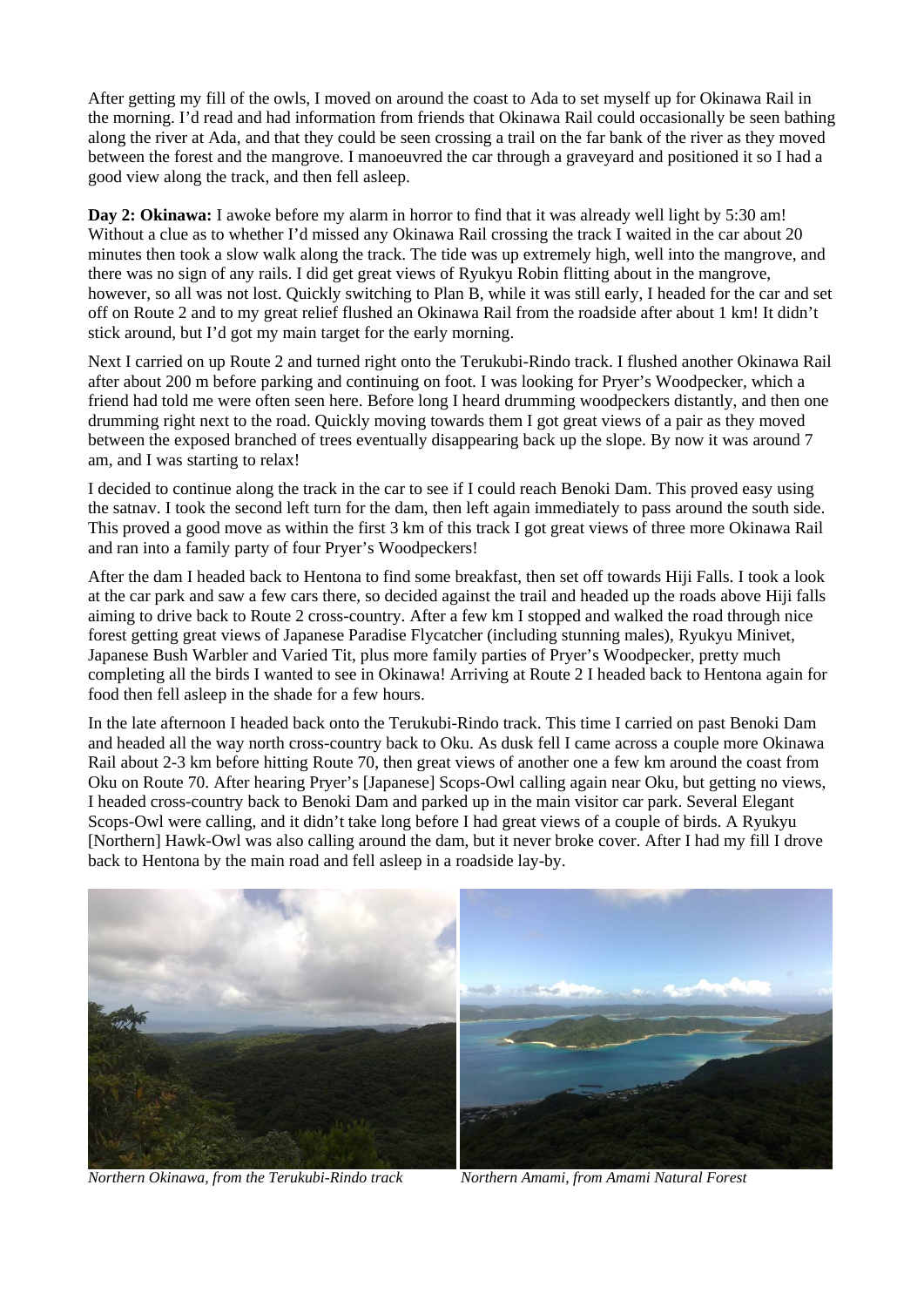**Day 3: Amami:** Waking up before it was light I had little choice but to drive for Naha in order to get my 11am flight to Amami. After a quick stop for breakfast I was winging my way across the sea. Another hire car later (something so small I use the word 'car' quite loosely!) and I was off again. By now it was mid-day, and very hot, but I decided to have a go at Amami Natural Forest. This is a lovely spot that I would have spent more time at if I hadn't discovered the delights of Yuwan-dake. A short walk got me great views of Lidth's Jay, Ryukyu Green-Pigeon and a pair of the very distinct Owston's Woodpeckers.

As the afternoon drew on I decided to head to Sumyo where I had been told Amami Thrush is occasionally heard singing. Arriving at the site I had to admit it looked pretty unlikely; just patches of riverside scrub with a few big trees. A gave it a couple of hours as dusk drew in, which at least got me more Ryukyu Green-Pigeons and Lidth's Jays, plus my only view of Japanese Woodpigeon

As night fell I scrapped the Sumyo plan and decided to head to Yuwandake where I had seen from a recent internet post that Amami Woodcock had been seen last year. From Sumyo the drive is only around 30 mins, and heading up the tracks from Uken paid almost instant rewards. After about only 1 km I encountered my first almost tame roadside Amami Woodcock, and within the next 3-4 km I encountered about 15 more! All of them were seen in short grass along the roadside between Uken and the turnoff to 'Yuwandake Park'. I also encountered several Elegant Scops-Owls along the same stretch, giving great views. At the top I took the Yuwandake Park turn off which led after 500m to a small car park and with view point, picnic tables and toilets. I decided to pitch my tent on the grass here, and flushed another couple of woodcock in doing so!





*Southern Amami, from Yuwandake Park Amami Woodcock, Yuwandake* 

**Day 4: Amami:** I woke in the predawn to the sound of Ruddy Kingfishers and first tried the trail to the viewing tower (about 100m). This got me another woodcock, Japanese Paradise Flycatcher and a couple of snakes. Next I tried the footpath to the summit of Yuwandake, but this simply got me three snakes in the first 100m and so I decided to head back! Next, in an attempt to avoid being killed by an endemic reptile, I tried walking back down the road. This paid off beautifully when just before the junction to the Yuwandake Park side road, at around 6:30 am, I briefly played a tape of Amami Thrush and to my amazement got an instant response. Within a couple of minutes a bird flew quickly along the road and perched up on an exposed branch just above the road. It proceeded to sit there singing for the next 20 minutes giving me stunning views! In this time a second thrush also started calling 50-100m below the main track. I don't know what the local ethics on using tapes on birds is, but it really didn't take much to get the bird singing, and then it continued without any encouragement for ages. To my mind this must be less disturbing to a bird that is used to singing to defend a breeding territory than trying to spot-light roosting birds at night, which seems to be the accepted alternative? Glowing with the delight of seeing a species I had been incredibly pessimistic of being able to find, I wandered back towards the car. This got me Ryukyu Flycatcher on the way and completed the last of the target birds on Amami within only 16 hours of stepping off the plane!

At a bit of a loss what to do next I headed along the west coast back to Naze. Somewhere along the way I passed a sign for the 'Amami Nature Centre' and thought that would be worth a look. After watching a nice film of the endemic animals of Amami I decided I would devote the coming evening to finding Amami Black Rabbit. I picked up a leaflet that had a map with lots of dots on it, and while I couldn't tell whether these showed where rabbits were seen, or where they had been run over, either way I figured it was a good start for later!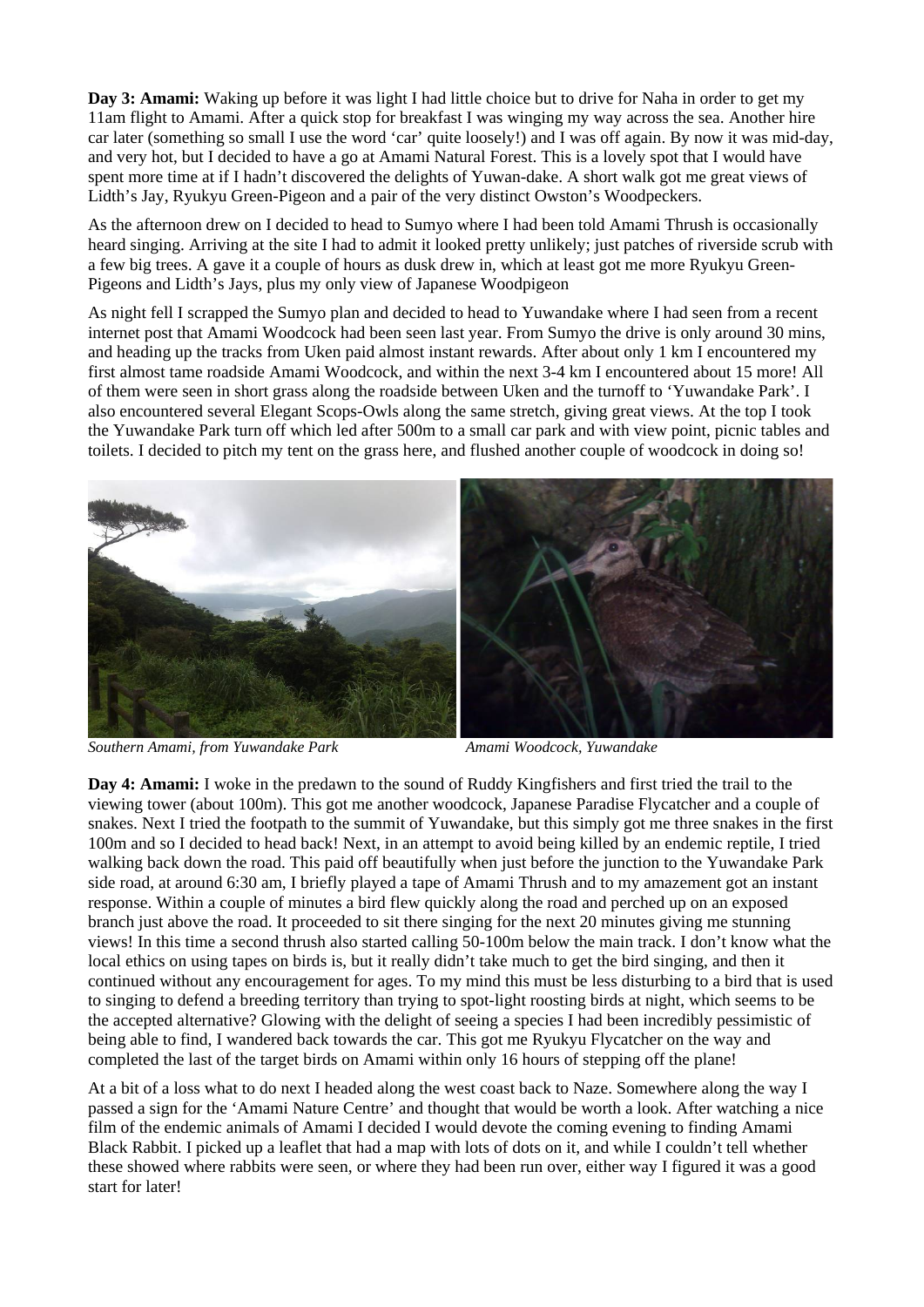Back in Naze by lunch-time I grabbed some food and decided to take a look at the famous Kinsakubaru track. Getting to the junction I was surprised to see it was unpaved, in contrast to all the other tracks I'd been on. I tried driving a bit in my mini-car, but gave up and turned around after bottoming out over ruts a few times. Instead I headed by the old roads back toward Sumiyo where my rabbit map suggested the things were most common (or run over most often?). On the tracks above Sumiyo I tried a side trail in the evening towards an obvious telecom tower. This was paved for the first 500 m, then unsurfaced for the rest 1 km more. I parked and walked to the tower, getting more Lidth's Jays on the way. Just before the tower a concrete path branched up to the left, and as I walked I could see loads of rabbit droppings all along the side of the track. I decided to walk back and get the car and drove it along the unsurfaced track to park at the end of the side trail with a good view along the first 50m. As night fell I shone my spotlight along the trail and immediately got a bright green eye-shine back. As I looked on I realised to my horror that this was a large feral cat clearly looking for the same thing as me! Giving up on my car-hide I walked slowly up the concrete track towards the tower, and at the very top to my delight the torch lit up an Amami Black Rabbit feeding in the short grass completely unconcerned by my torch beam. After viewing it for several minutes from about 5m away it seemed to realise I was there and with a quick squeak it disappeared into the undergrowth. Driving back along the track to the main road then got me about five more Amami Woodcock! After this I headed back to my campsite at Yuwandake (more woodcocks…) and fell asleep happy to the sound of Elegant Scops and Ryuku [Northern] Hawk Owls.



*Beautiful roadside forest, Yuwandake, Amami My 'campsite' at Yuwandake Park* 

**Day 5: Okinawa:** After a bit of birding around Yuwandake I drove slowly back to the airport in time for my flight back to Okinawa. Arriving in Naha I picked up a hire car again and drove all the way to Cape Hedo where I got distant views of Ryukyu Green-Pigeon, then I took to the side trails around Oku, which got me great views of a family of four Okinawa Rail. As night fell I was once again at 'owl bend' near Oku. No adult Pryer's Scops calling this time, but at the junction of the track and Route 70 I heard a juvenile scopsowl calling, then another. Quickly getting on these birds I could see their feathering was not fully developed but what they had was all rufous-brown tones and their eyes were a deep orange-red colour suggesting they were indeed juvenile Pryer's [Japanese] Scops-Owl. Leaving them behind I headed back around the coast to Hentona and fell asleep in a lay-by.

**Day 6: Taiwan!** No time for birding, so I just headed back to Naha to catch my flight to Taiwan and then turned my attention to finding Mikado Pheasant!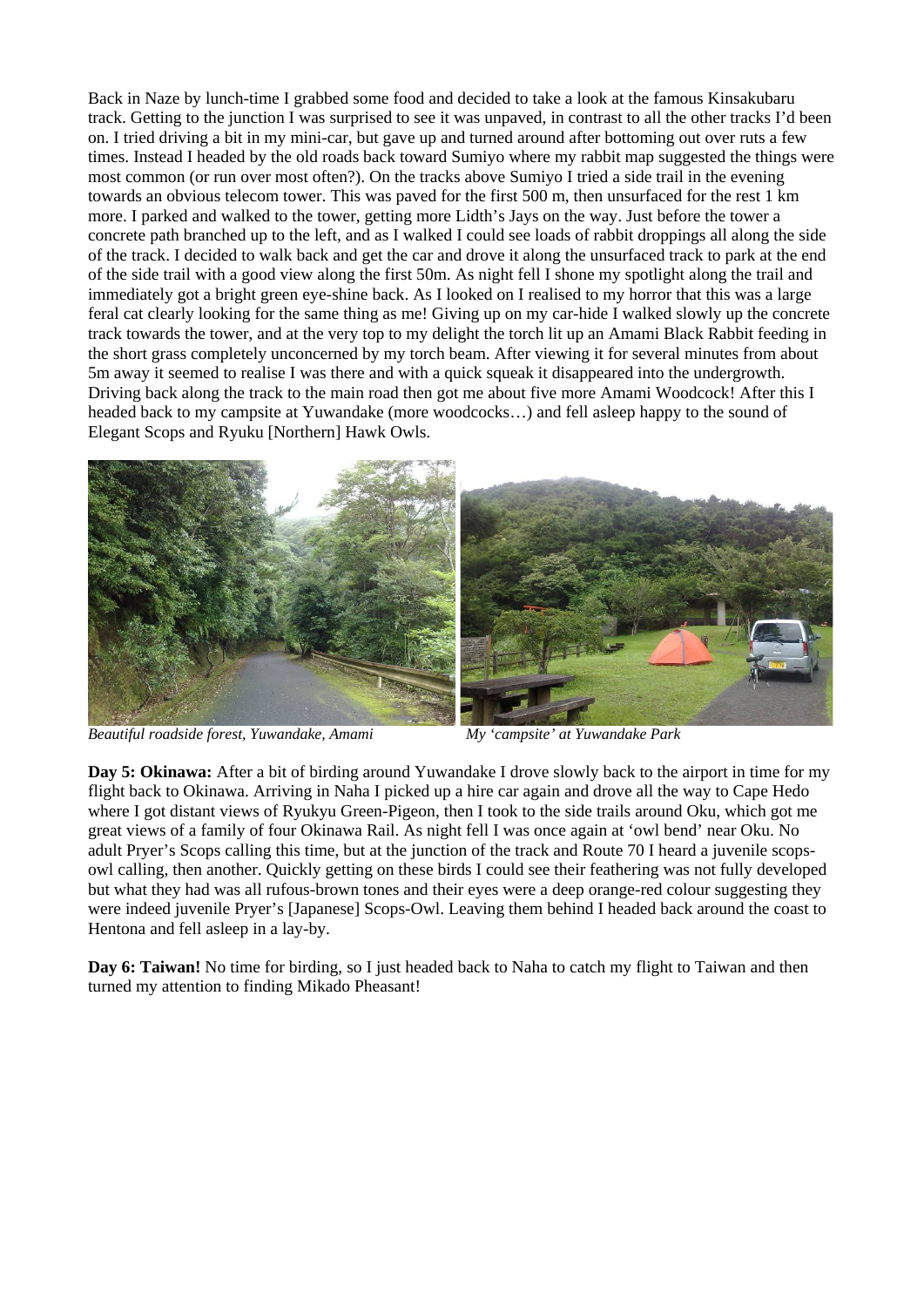# **Site info**

Most of the tracks and areas I visited are described well in Mark Brazil's 'Birdwatchers Guide to Japan'. Here I give some details of a few sites that are not so well described.

# **1. Okinawa: Oku area**

Oku lies in the far north of Okinawa, just beyond Cape Hedo at the end of Route 58. Nice forest tracks head south inland from just before, and just after, the village. I spent much of my time looking for owls on the first 200m of the track just beyond Oku. Following this track from Route 70 brings you first to Benoki Dam, and then on to Route 2. This is the full length of the Terukubi-Rindo track and is paved and easily passable the whole way. I saw Okinawa Rail near Oku both times I passed a section of the track about 1-2 km inland from Route 70, where the track rises gradually through an area lined with long grass. I also saw rails from Route 70 itself about 6-7 km further east near a nice beach with a rough car park. Rail tracks were clearly visible in puddles in the car park itself, suggesting it could be a nice place to try in the early morning.

# **2. Okinawa: Ada**

This site is described pretty well on some internet posts, but I thought I'd include a map anyway. Ada lies at the intersection of Route 2 and Route 70 on the north-east coast of Okinawa. I tried looking for Okinawa Rail by staking out the small dirt track on the south side of the river, but others have viewed them well from the north bank. The only rail I saw here was on the drive out!



# **3. Amami: Yuwandake**

This proved a great site, and got me all of the endemic birds of Amami. Access is from Uken village at the southern end of Amami and is about 1-2 hours drive from the airport via Route 58 then Route 85. There are several tracks up, but the most obvious is just as you come into Uken, and is signposted to 'Yuwandake Park'. Another track heads up from with Uken village itself. I saw Amami Woodcock on both tracks, and again after they join, as far as Yuwandake Park. There were then more woodcock on the short grass around the car park at the top. I saw and heard Amami Thrush around the junction of the track to Yuwandake Park.

# **4. Amami: Sumyo and 'Rabbit Hill'**

Sumyo is an occasional site for Amami Thrush, although the habitat looks so degraded this amazes me. Coming from Naze you pass through the long 'Santaro' tunnel and the turn off for Sumyo is on the right after about 200m. Following this track brings you eventually to a small water pumping station near the scrubby forest patches where the thrush has been heard. About 500 m back from the pumping station a small track heads up the northern slope into nice forest. This actually looks more hopeful for the thrush, but I don't know if one has ever been seen here.

I don't know the formal name of 'Rabbit Hill' but I came across it by following the old road from Naze to Sumiyo. Near the highest point on the road a paved track heads south towards an obvious telecom tower. After about 500 m it becomes unpaved, and after about 1.5 km it divides with a smaller concrete track heading left to the tower, and the main trail continuing around the contour. There were lots of rabbit droppings all along the concrete trail, and I saw one at the very top near the tower itself. The track also had Amami Woodcock, with around five seen in the top 1 km.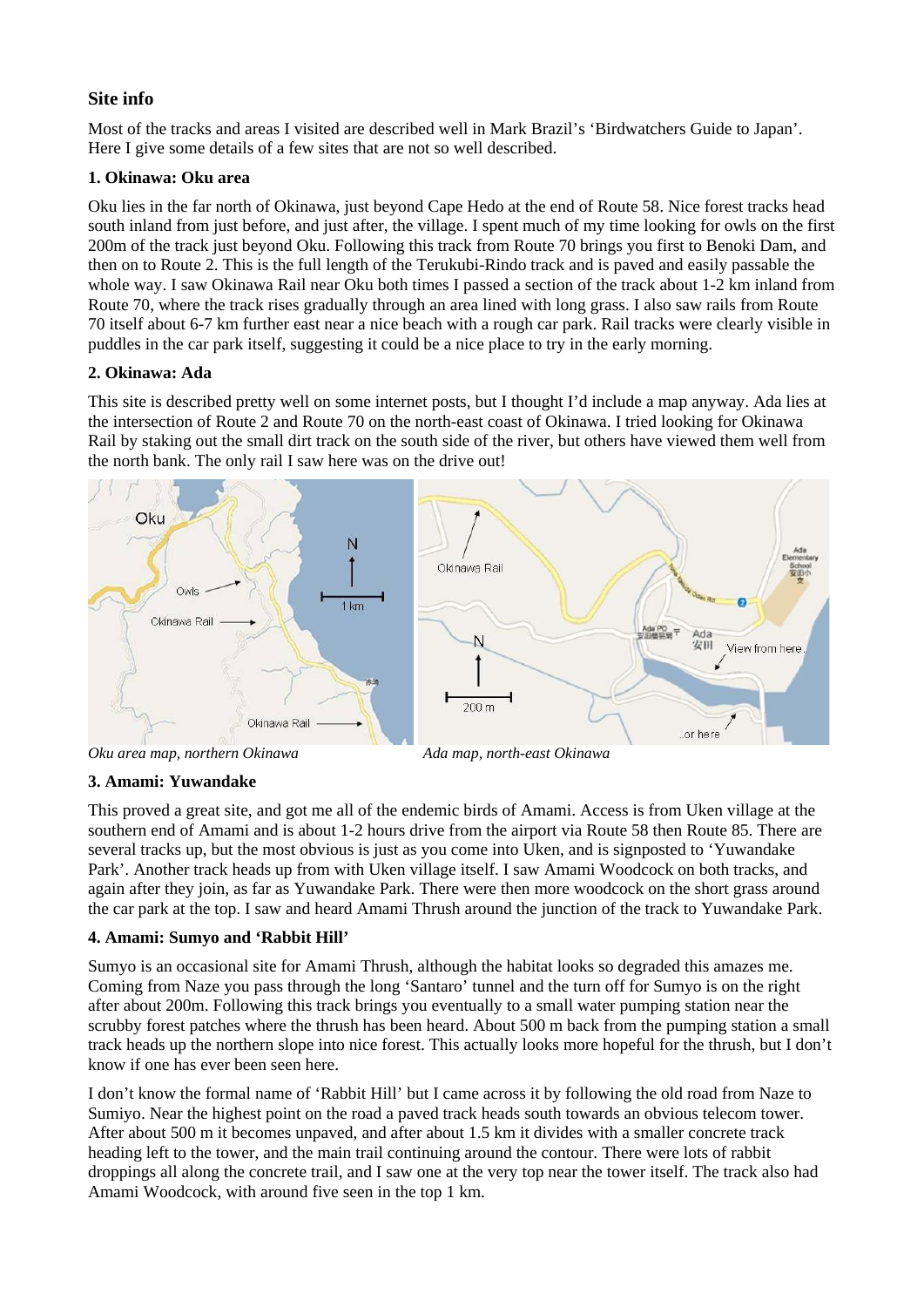

*Yuwandake map, southern Amami Sumyo and 'Rabbit Hill' map, east-central Amami* 

# **Acknowledgements**

My biggest thanks go to Richard Carden, who provided me loads of invaluable information, and talked me through getting to some of the sites and finding the birds. Also to Chris Cook for comments on the owls, and Ingo Waschkies for posting such useful information on the internet at http://webspace.webring.com/people/ek/kantorilode/Species/AmamiOkinawa.html .

Nick Brickle nick@brickle.com Bogor, Indonesia. July 2010.

# **Systematic list of birds seen**

# **Okinawa: 26-28<sup>th</sup> June and 30-1<sup>st</sup> July**)

# **Pacific Reef-Heron** (*Egretta sacra*)

Several around the coast

# **Osprey** (*Pandion haliaetus*)

One seen flying over Benoki Dam

# **Okinawa Rail** (*Gallirallus okinawae*)

At least 15 seen, including: Route 2 heading west from Ada; first 1km of Terukubi-Rindo track from Route 2; on south side of Benoki Dam track; Route 70 about 5km south-east of Oku; On the Terukubi-Rindo track about 2km south of Route 70 near Oku.

# **Oriental Turtle-Dove** (*Streptopelia orientalis*)

Common everywhere.

# **Ryukyu Green-Pigeon** (*Treron riukiuensis*)

Several seen and heard around Oku and Cape Hedo. Formerly Whistling Green-Pigeon, *Treron formosae*.

# **Pryer's [Japanese] Scops-Owl** (*Otus [semitorques] pryeri*)

An adult heard calling and seen briefly on 26th June. Two juveniles seen well on 30th. Orange-red eyes and appeared to respond to tape. Feathering not fully developed but generally brown-rufous tones. Some place within Japanese Scops-Owl, *Otus semitorques*.

# **Elegant Scops-Owl** (*Otus elegans*)

Calling on tracks near Oku, and seen well around Benoki Dam. (aka Ryukyu Scops-Owl).

### **Ryukyu [Northern] Hawk-Owl** (*Ninox [japonica] totogo*)

Seen and heard on tracks near Oku. Heard calling around Benoki Dam. Some place within Northern Hawk-Owl, *N. japonica*, or Brown Hawk-Owl, *N. scutulata*.

# **Ruddy Kingfisher** (*Halcyon coromanda*)

Ssp. *bangsi*. Heard calling on tracks near Oku and Cape Hedo.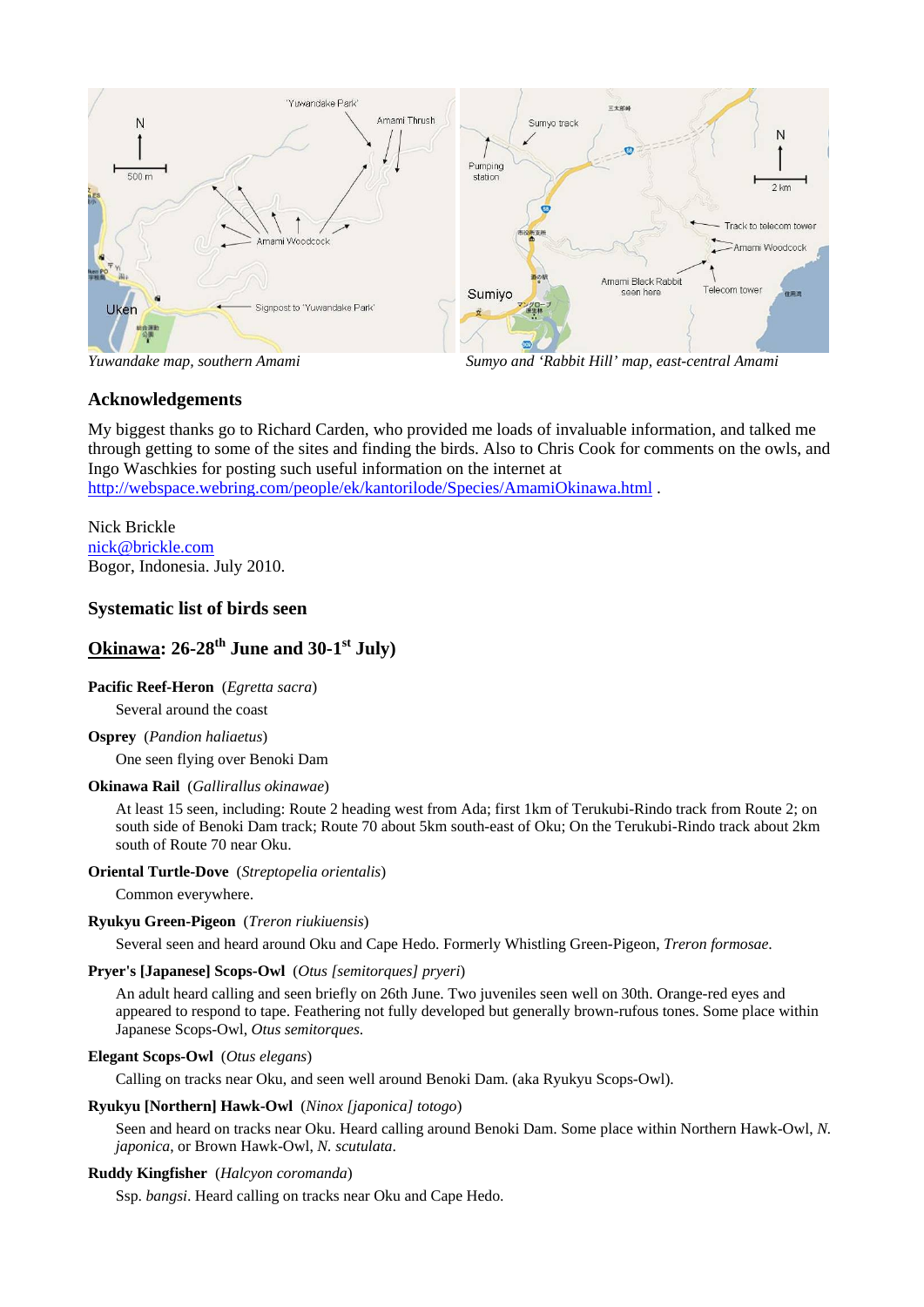#### **Japanese Woodpecker** (*Picus awokera*)

Ssp. *nigrescens*. One seen from tracks above Hiji Falls.

#### **Pryer's Woodpecker** (*Sapheopipo noguchii*)

At least 12 seen and more heard, including Okuni-Rindo track from Hiji Falls to Route 2; first 1 km of Terukubi-Rindo track north of Route 2; on tracks south of Benoki Dam. Birds seen included obvious family parties of up to four birds. More heard. (aka. Okinawa Woodpecker).

#### **Ryukyu Minivet** (*Pericrocotus tegimae*)

Seen and heard on tracks above Hiji Falls towards Route 2.

#### **Japanese [Large-billed] Crow** (*Corvus [macrorhynchos] japonicus*)

Ssp. *connectens*. Lots, everywhere. Some place with Large-billed Crow, *C. macrorhynchos*.

#### **Japanese Paradise-Flycatcher** (*Terpsiphone atrocaudata*)

Ssp. *illex*. Amazing males, plus female-types, seen at several locations on Okuni-Rindo track from Hiji Falls to Route 2. Female-types seen on tracks near Oku.

#### **Small House [Pacific] Swallow** (*Hirundo [tahitica] javanica*)

Ssp*. namiyei*. Several locations, including Benoki Dam and Cape Hedo. Some place with Pacific Swallow, *H. tahitica*.

#### **Varied Tit** (*Sittiparus varius*)

Ssp. *amamii*. Seen once. Very distinctive with brown face, looking more like the ssp '*owstoni*' than nominate '*varius*'.

#### **Light-vented Bulbul** (*Pycnonotus sinensis*)

Ssp*. orii*. A pair seen on wires from Route 2 heading west from Ada. (aka Chinese Bulbul).

#### **Brown-eared Bulbul** (*Ixos amaurotis*)

Ssp. *pryeri*. Very common throughout.

#### **Japanese Bush-Warbler** (*Cettia diphone*)

Unknown ssp. Similar in appearance to '*cantans*' with darkish brown breast-band.

#### **Ryukyu Robin** (*Erithacus komadori*)

Seen at Ada (at sea level in Mangrove!), on Okuni-Rindo track from Hiji Falls to Route 2, on Terukubi-Rindo track north of Route 2, and on tracks south of Oku.

#### **Red-bellied [Blue] Rock-Thrush** (*Monticola [solitarius] philippensis*)

Seen on several beaches, and along road, between Cape Hedo and Hentona. Often placed within Blue rock-Thrush, *M. solitarius*.

#### **Japanese White-eye** (*Zosterops japonicus*)

Ssp. *loochooensis*. Common.

### **Eurasian Tree Sparrow** (*Passer montanus*)

Around houses etc.

# **Amami: 26-28th June**

#### **Great Egret** (*Ardea alba*)

A couple along the coast.

#### **Ruddy-breasted Crake** (*Porzana fusca*)

A pair seen bathing in a roadside puddle at dusk near Sumiyo mangroves.

#### **Amami Woodcock** (*Scolopax mira*)

At least 25 birds seen, mostly around Yuwan-dake, including tracks up, and on grass at 'Yuwan-dake Park'. Also five birds seen on the track to 'Rabbit Hill'. Mostly birds seen at night, but also dusk and dawn. Seemed to prefer areas with short grass at the roadside (wet or dry).

#### **Japanese Wood-Pigeon** (*Columba janthina*)

A single bird seen at close range in flight over forested slopes near the water pumping station at Sumyo. Not seen or heard elsewhere!